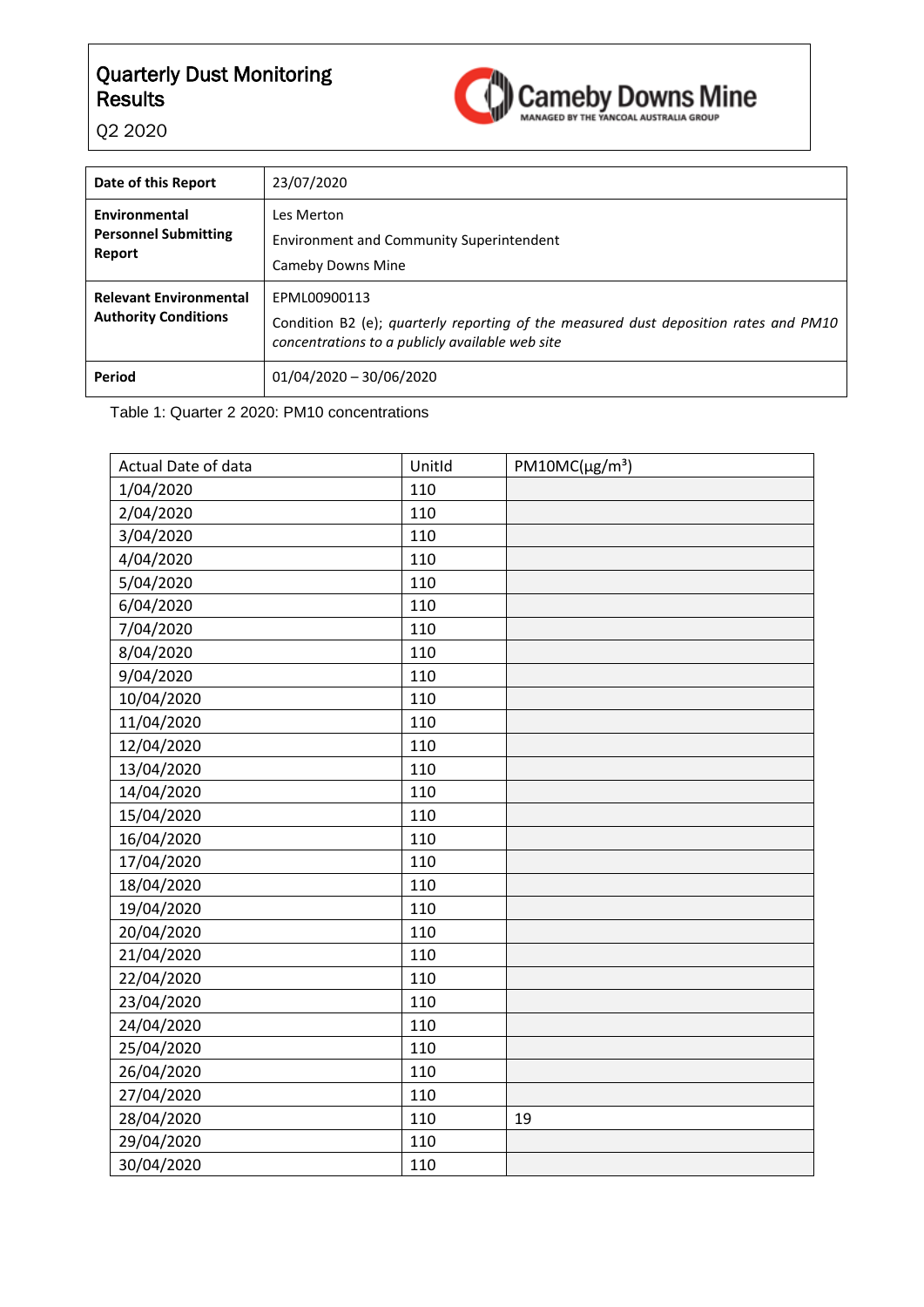

Q2 2020

| 1/05/2020  | 112 |      |
|------------|-----|------|
| 2/05/2020  | 112 |      |
| 3/05/2020  | 112 |      |
| 4/05/2020  | 112 |      |
| 5/05/2020  | 112 |      |
| 6/05/2020  | 112 |      |
| 7/05/2020  | 112 |      |
| 8/05/2020  | 112 |      |
| 9/05/2020  | 112 |      |
| 10/05/2020 | 112 |      |
| 11/05/2020 | 112 | 7.2  |
| 12/05/2020 | 112 | 6.3  |
| 13/05/2020 | 112 | 7.8  |
| 14/05/2020 | 112 | 13.1 |
| 15/05/2020 | 112 | 9.1  |
| 16/05/2020 | 112 | 6.1  |
| 17/05/2020 | 112 | 4.9  |
| 18/05/2020 | 112 | 7.3  |
| 19/05/2020 | 112 | 6.5  |
| 20/05/2020 | 112 | 8.2  |
| 21/05/2020 | 112 | 4.3  |
| 22/05/2020 | 112 | 3.2  |
| 23/05/2020 | 112 | 2.9  |
| 24/05/2020 | 112 | 3.3  |
| 25/05/2020 | 112 | 2.3  |
| 26/05/2020 | 112 | 3.1  |
| 27/05/2020 | 112 | 3.6  |
| 28/05/2020 | 112 | 7.3  |
| 29/05/2020 | 112 | 5.8  |
| 30/05/2020 | 112 | 6.3  |
| 31/05/2020 | 112 | 6.3  |
| 1/06/2020  | 112 | 6.7  |
| 2/06/2020  | 112 | 8.5  |
| 3/06/2020  | 112 | 5.3  |
| 4/06/2020  | 112 |      |
| 5/06/2020  | 112 |      |
| 6/06/2020  | 112 |      |
| 7/06/2020  | 112 |      |
| 8/06/2020  | 112 |      |
| 9/06/2020  | 112 |      |
| 10/06/2020 | 112 |      |
| 11/06/2020 | 112 |      |
| 12/06/2020 | 112 |      |
| 13/06/2020 | 112 |      |
|            |     |      |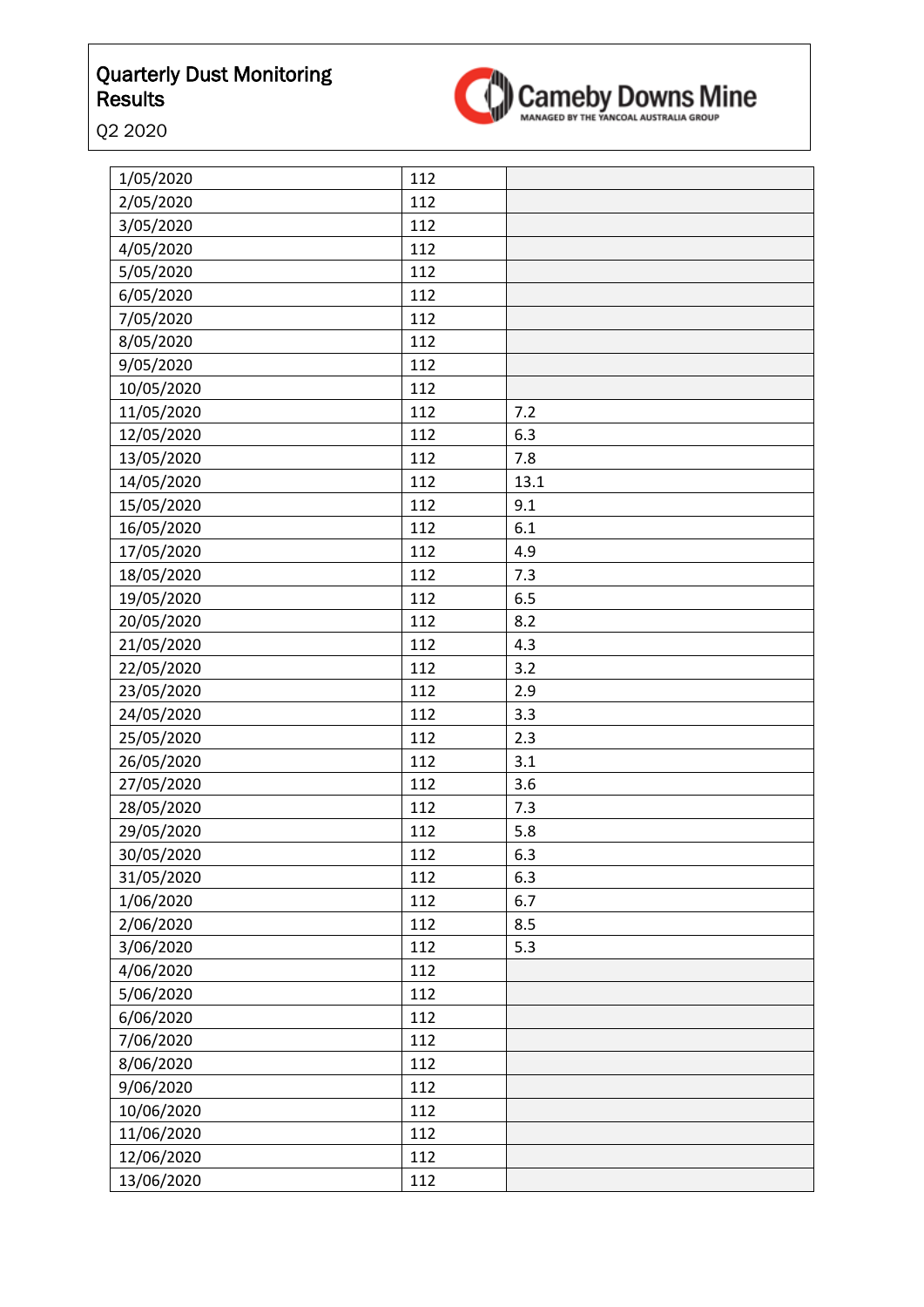

Q2 2020

| 14/06/2020 | 112 |     |
|------------|-----|-----|
| 15/06/2020 | 112 |     |
| 16/06/2020 | 112 |     |
| 17/06/2020 | 112 |     |
| 18/06/2020 | 112 |     |
| 19/06/2020 | 112 |     |
| 20/06/2020 | 112 |     |
| 21/06/2020 | 112 |     |
| 22/06/2020 | 112 |     |
| 23/06/2020 | 112 | 6.8 |
| 24/06/2020 | 112 | 3.9 |
| 25/06/2020 | 112 | 2.8 |
| 26/06/2020 | 112 | 2.3 |
| 27/06/2020 | 112 | 4.4 |
| 28/06/2020 | 112 | 6.5 |
| 29/06/2020 | 112 | 6.1 |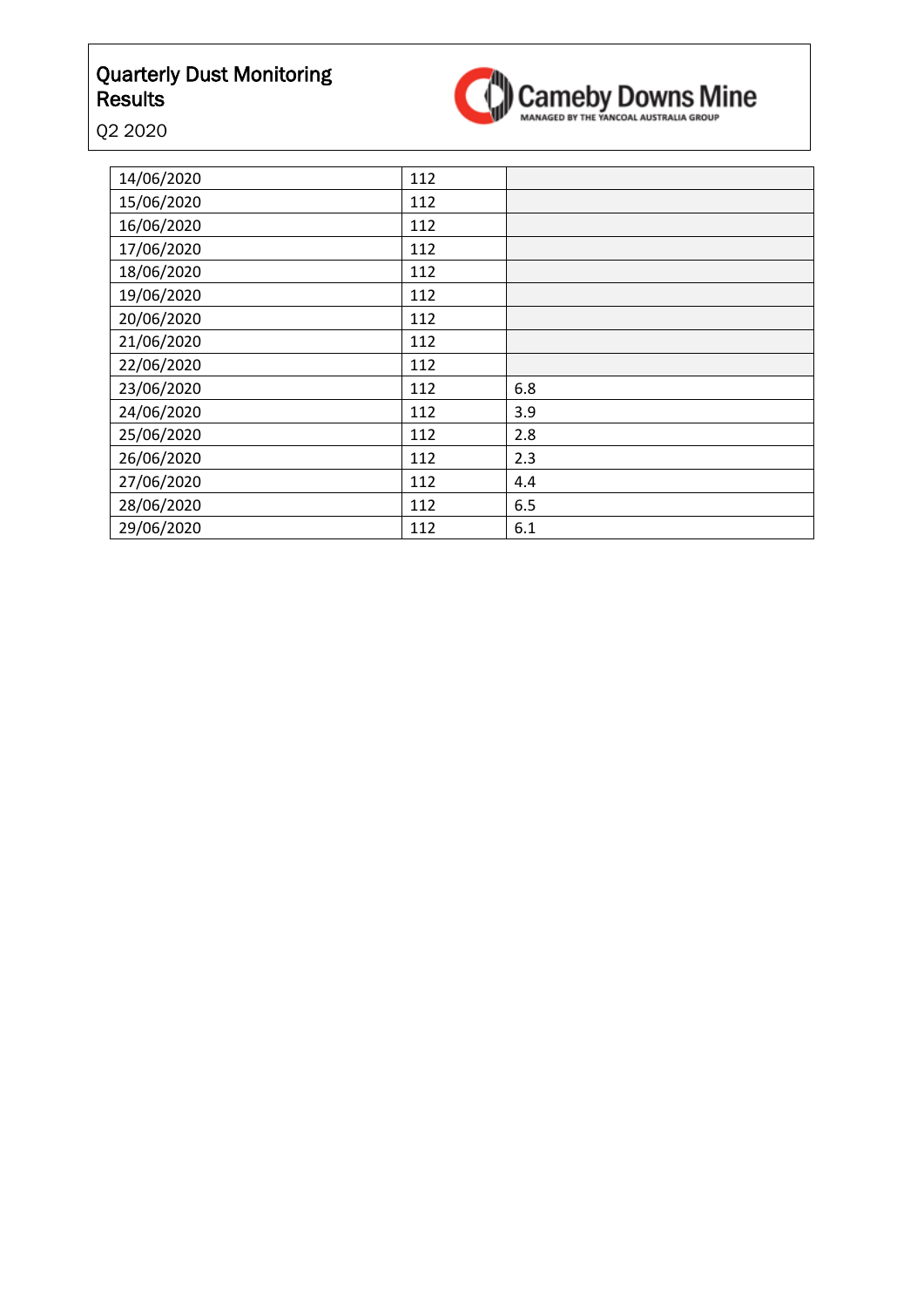



#### Table 2: Q2 2020 Depositional Dust Monitoring Data

|                                    | Site                           | CDG1                                                              |                |           | CDG <sub>2</sub> |                     |                      |          | CDG <sub>3</sub>                              |                                    |                      | CDG4      |          | CD <sub>5</sub>      |                       |                                     | CDG6                   |              |                    |
|------------------------------------|--------------------------------|-------------------------------------------------------------------|----------------|-----------|------------------|---------------------|----------------------|----------|-----------------------------------------------|------------------------------------|----------------------|-----------|----------|----------------------|-----------------------|-------------------------------------|------------------------|--------------|--------------------|
| <b>Parameters</b>                  | <b>Period</b><br><b>Ending</b> | $\overline{\mathbf{S}}$<br>$\overline{5}$<br>$\overrightarrow{2}$ | /20<br>01/06/  | 02/07/20  | 04/05/20         | 01/06/20            | 02/07/20             | 04/05/20 | 20<br>$\overline{96}$<br>$\overrightarrow{1}$ | <b>20</b><br>(2)<br>$\overline{2}$ | 04/05/20             | 01/06/20  | 02/07/20 | 04/05/20             | 01/06/20              | <b>20</b><br>(20)<br>$\overline{2}$ | /20<br>$\frac{1}{100}$ | 01/06/20     | 02/07/20           |
| <b>EA120: Ash Content</b>          |                                |                                                                   |                |           |                  |                     |                      |          |                                               |                                    |                      |           |          |                      |                       |                                     |                        |              |                    |
| Ash Content                        | $g/m2$ .month                  | 0.<br>4                                                           | 0.2            | 0.3       | 0.<br>7          | 0.2                 | 0.2                  | 1.2      | 1.1                                           | 0.4                                | 0.8                  | 0.3       | 0.5      | 0.3                  |                       | 1.4                                 | 0.<br>5                | 0.2          | 0.4                |
| Ash Content                        | mg                             | $\overline{7}$                                                    | 4              | 6         | 12               | 3                   | 4                    | 23       | 18                                            | $\overline{7}$                     | 16                   | 5         | 9        | 6                    |                       | 26                                  | 9                      | 3            | 8                  |
|                                    |                                |                                                                   |                |           |                  |                     |                      |          |                                               |                                    |                      |           |          |                      |                       |                                     |                        |              |                    |
| <b>EA125: Combustible Matter</b>   |                                |                                                                   |                |           |                  |                     |                      |          |                                               |                                    |                      |           |          |                      |                       |                                     |                        |              |                    |
| <b>Combustible Matter</b>          | $g/m2$ .month                  | 0.<br>$\overline{2}$                                              | 0.1            | < 0.<br>1 | 0.<br>3          | < 0.<br>$\mathbf 1$ | 0.1                  | 0.4      | 0.2                                           | 0.2                                | 0.6                  | < 0.<br>1 | 0.4      | 0.2                  | broken on collection. | 0.2                                 | $\Omega$<br>1          | < 0.<br>1    | 0.1                |
| <b>Combustible Matter</b>          | mg                             | 5                                                                 | 1              | $<$ 1     | 7                | <1                  | $\mathbf{1}$         | 8        | 3                                             | 4                                  | 12                   | $\leq 1$  | 8        | 3                    |                       | 4                                   | 3                      | $\mathbf{1}$ | $\overline{2}$     |
|                                    |                                |                                                                   |                |           |                  |                     |                      |          |                                               |                                    |                      |           |          |                      |                       |                                     |                        |              |                    |
| <b>EA130: Calculated Rainfall</b>  |                                |                                                                   |                |           |                  |                     |                      |          |                                               |                                    |                      |           |          |                      |                       |                                     |                        |              |                    |
| <b>Calculated Rainfall</b>         | mm                             | 4                                                                 | $\overline{7}$ | 30        | 4                | 6                   | 22                   | 6        | 8                                             | 39                                 | 8                    | 5         | 22       | 6                    |                       | 42                                  | 4                      | 8            | 30                 |
|                                    |                                |                                                                   |                |           |                  |                     |                      |          |                                               |                                    |                      |           |          |                      |                       |                                     |                        |              |                    |
| EA130: Volume                      |                                |                                                                   |                |           |                  |                     |                      |          |                                               |                                    |                      |           |          |                      |                       |                                     |                        |              |                    |
| Volume                             | m <sub>L</sub>                 | 76                                                                | 11<br>8        | 538       | 63               | 111                 | 39<br>$\overline{2}$ | 10<br>8  | 15<br>1                                       | 69<br>5                            | 14<br>$\overline{2}$ | 96        | 39<br>1  | 11<br>$\overline{2}$ | Glass funnel found    | 73<br>9                             | 69                     | 143          | 53<br>$\mathbf{1}$ |
|                                    |                                |                                                                   |                |           |                  |                     |                      |          |                                               |                                    |                      |           |          |                      |                       |                                     |                        |              |                    |
| <b>EA139: Total Soluble Matter</b> |                                |                                                                   |                |           |                  |                     |                      |          |                                               |                                    |                      |           |          |                      |                       |                                     |                        |              |                    |
| <b>Total Soluble Matter</b>        | $g/m2$ .month                  | 0.<br>7                                                           | 1.9            | 3.3       | 1                | 2.6                 | 3.1                  | 1.4      | 2.8                                           | 4.2                                | 3                    | 1.3       | 4.3      | 1.2                  |                       | 4.4                                 | 0.<br>8                | 1.2          | 3.6                |